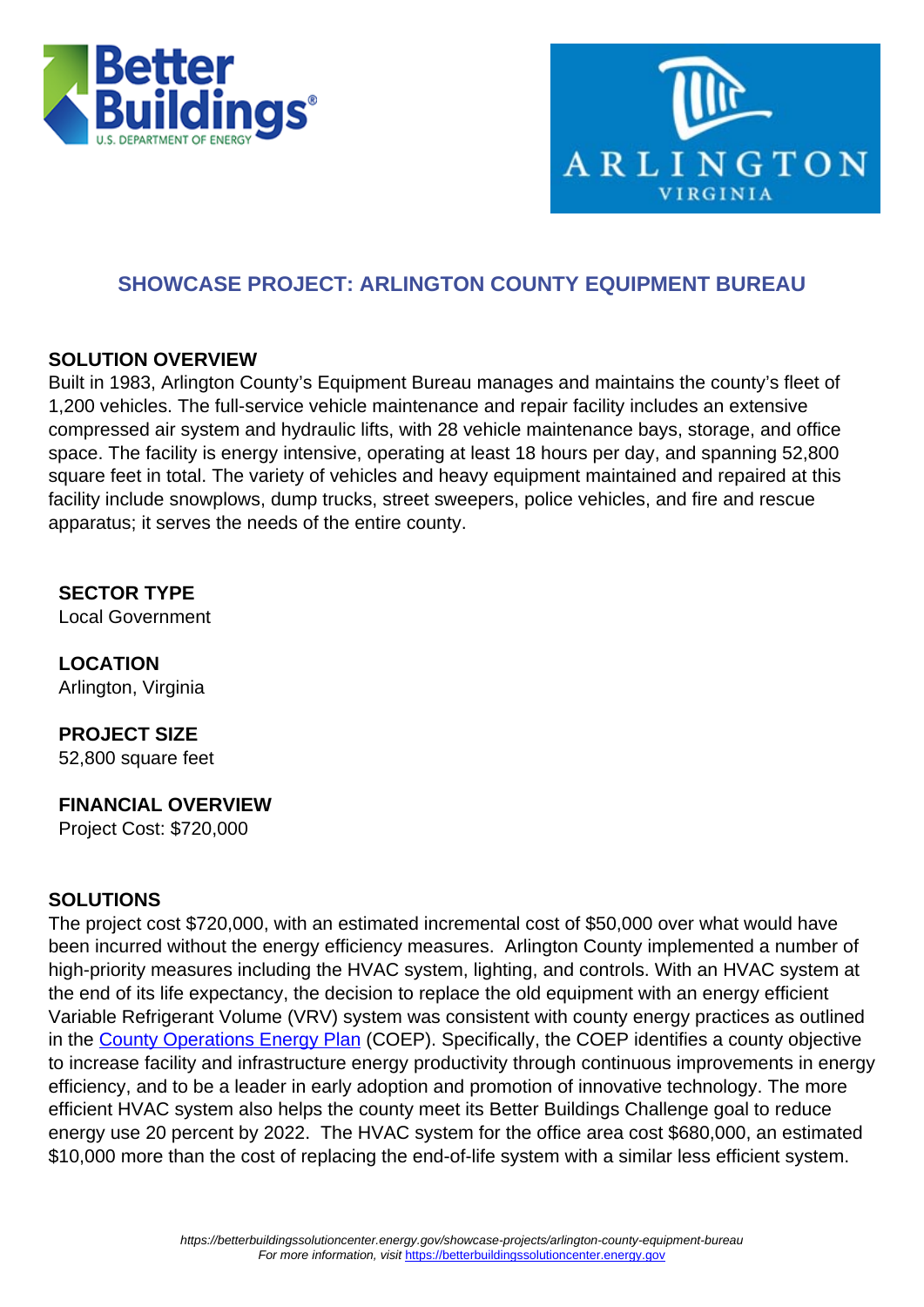After the HVAC and lighting replacement, a lighting control system was installed to schedule and dim LED lighting in the 2<sup>nd</sup> floor office space. This opportunity arose from an on-going relationship between the County and researchers at Virginia Tech. LED lights, which replaced all of the previous fluorescent fixtures, cost \$35,000. The lighting control system cost \$5,000.

| Savings Measure                 | Cost       | <b>Notes</b>                    |
|---------------------------------|------------|---------------------------------|
| HVAC system                     | \$680,000* | The existing system, at th      |
|                                 |            | useful life, was replaced v     |
|                                 |            | Refrigerant Volume (VRV         |
|                                 |            | system can provide simult       |
|                                 |            | heating and cooling to diff     |
|                                 |            | A dedicated outdoor air ur      |
|                                 |            | uses a plate heat exchang       |
|                                 |            | recovery and reduces the        |
|                                 |            | ductwork needed to provid       |
|                                 |            | for a healthy work environ      |
| LED lights                      | \$35,000   | Ceiling lights in the office    |
|                                 |            | upgraded to LEDs. Previo        |
|                                 |            | had replaced outdoor light      |
|                                 |            | facility with LEDS, also pr     |
|                                 |            | significant savings.            |
| <b>BEMOSS lighting controls</b> | \$5,000    | <b>Using Building Energy Mo</b> |
|                                 |            | <b>Source Software (BEMOS</b>   |
|                                 |            | Tech project funded by the      |
|                                 |            | of Energy Building Techn        |
|                                 |            | Arlington added schedulin       |
|                                 |            | dimming capabilities to the     |
|                                 |            | lighting. This software allo    |
|                                 |            | be scheduled and dimmed         |
|                                 |            | spaces through an online        |
|                                 |            | portal also provides histor     |
|                                 |            | and tracks energy use of        |
|                                 |            | This system helps small b       |
|                                 |            | more control over HVAC a        |
|                                 |            | systems when a traditiona       |
|                                 |            | automation system might         |
|                                 |            | expensive.                      |

### **OTHER BENEFITS**

Beyond the energy components of this project, upgrades to two equipment bays give the county the capability to maintain Compressed Natural Gas (CNG) vehicles.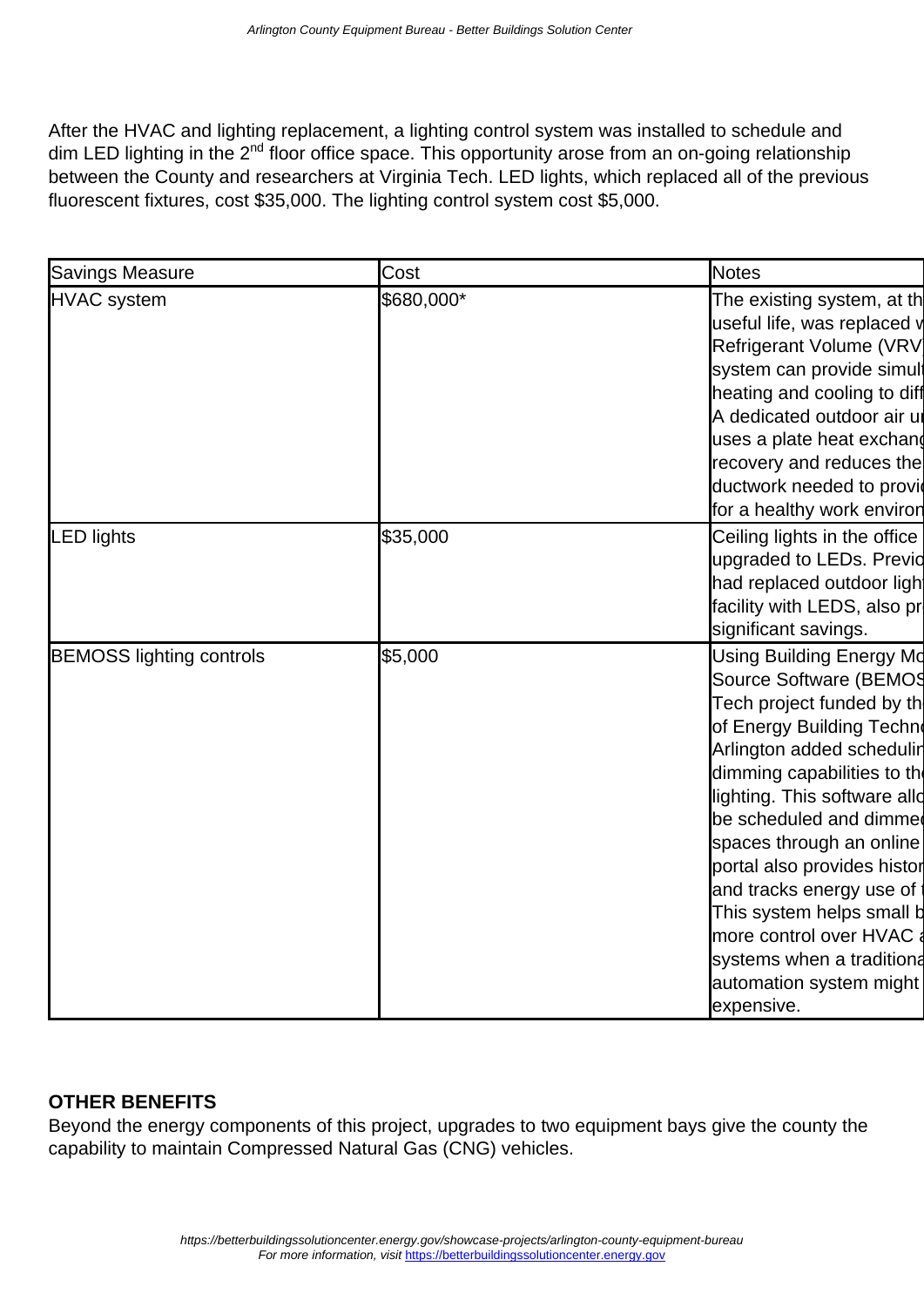To ensure worker comfort and safety, the renovation improved air quality with additional fresh ventilation, while improving insulation and air sealing between the shop environment and administrative offices. Occupant comfort also improved by way of individual zones for HVAC, eliminating the need for space heaters. The roof top units allow for a more efficient and less noisy operation, diminishing complaints from neighbors. The BEMOSS system allows lights to be dimmed in zones throughout the office, meeting the needs of each individual space at different times of operation.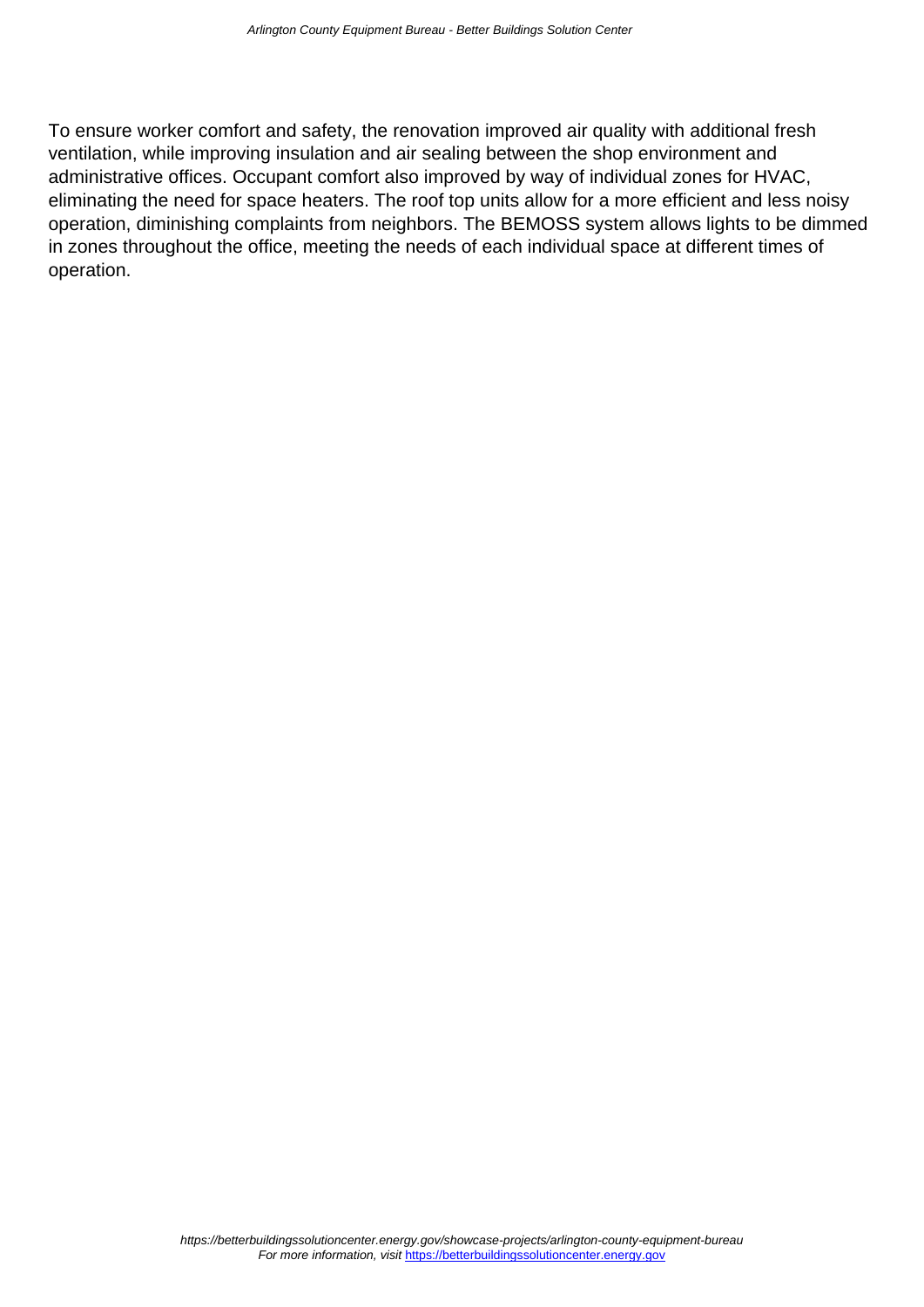# **Annual Energy Use**

# **Annual Energy Cost**





Equipment Bureau, Rooftop Units